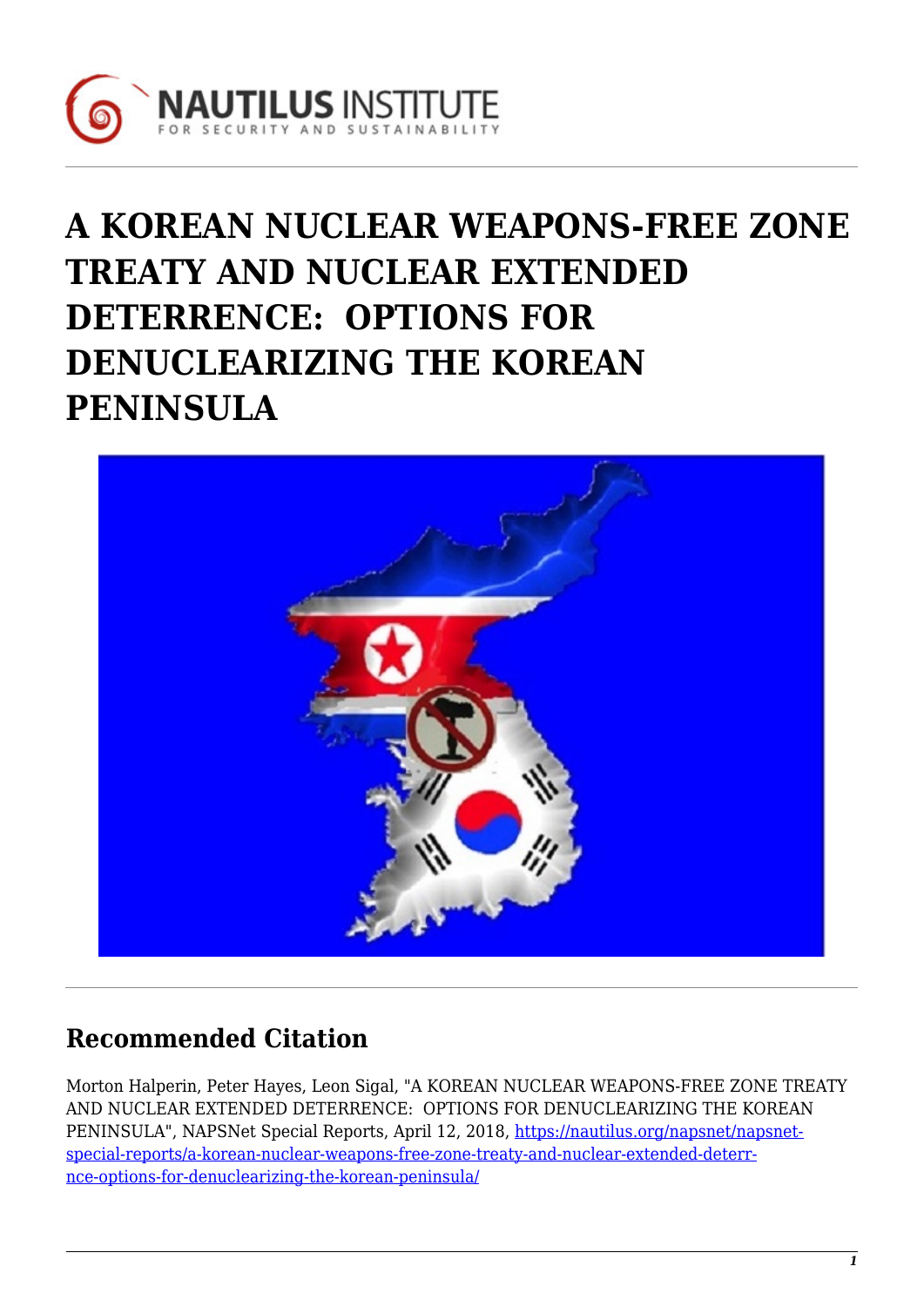# **MORTON HALPERIN, PETER HAYES, LEON SIGAL**

## **APRIL 12 2018**

# **I. INTRODUCTION**

In this essay, the authors tackle three tasks. First, they offer a way to address potential DPRK doubts about unilateral US negative security assurances by means of a legally binding and enduring multilateral treaty to establish either a regional Nuclear Weapons-Free Zone (NWFZ) on the Korean Peninsula only or in Northeast Asia as a whole. Second, they demonstrate that there is no incompatibility between the US commitment of extended nuclear deterrence to the ROK and membership by the US and ROK in a NWFZ. Whatever moral objections nuclear extended deterrence may raise, there is no existing legal impediment to such a commitment. Third, they provide a way around possible political objections in both South and North Korea to signing a Korean Peninsula-only or a regional treaty because it would call into question their competing claims to sovereignty over the whole peninsula. It proposes the option of a UN NWFZ treaty to which they alone or they in concert with others in the region might sign, much as they have signed other treaties within a UN framework in the past.

Morton Halperin is senior advisor, Open Society Foundations; Peter Hayes is Director of the Nautilus Institute and Honorary Professor at the [Centre for International Security Studies](http://sydney.edu.au/arts/ciss/) at the University of Sydney. Leon Sigal is Director, Northeast Asia Cooperative Security Project, Social Science Research Council.

Acknowledgements: The authors are grateful for review comments from Ambassadors Thomas Pickering and Thomas Graham. The authors remain solely responsible for the content. This paper was funded in part by MacArthur Foundation, Open Society Foundations, and Ploughshares Fund.

The views expressed in this report do not necessarily reflect the official policy or position of the Nautilus Institute. Readers should note that Nautilus seeks a diversity of views and opinions on significant topics in order to identify common ground.

Banner image: Korean Peninsula and universal nuclear weapons-free zone icon

## **II. NAPSNET SPECIAL REPORT BY MORTON HALPERIN, PETER HAYES, LEON SIGAL**

## **A KOREAN NUCLEAR WEAPONS-FREE ZONE TREATY AND NUCLEAR EXTENDED DETERRENCE: OPTIONS FOR DENUCLEARIZING THE KOREAN PENINSULA**

**APRIL 10 2018**

#### **Summary**

A critically important part of assembling the Korean peninsula-wide denuclearization jigsaw puzzle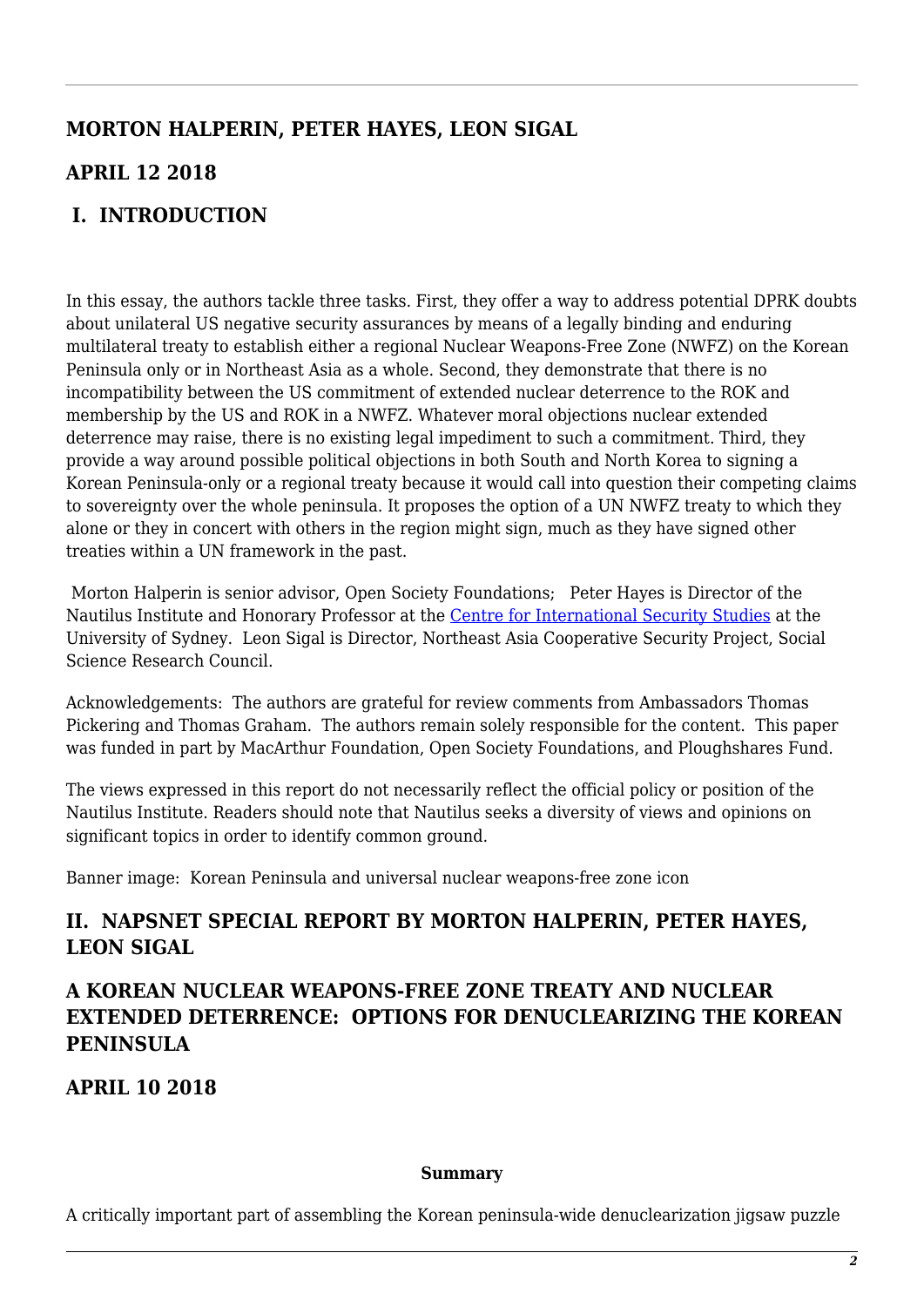is the institutional and legal form of North Korean commitments on the one hand, and the nuclear negative security assurances by the NPT-Nuclear Weapons States (NWSs), especially the United States, on the other.

The institutional framework might take one of three possible forms.

The first, a Korean Peninsula-only deal between the ROK and the DPRK is possible. It would essentially revise and expand the 1992 Denuclearization Declaration, and make the commitments specific, with stringent monitoring and verification measures. The United States, Russia, and China would make a general security assurance commitment to the DPRK, and at least the United States, a specific nuclear negative security assurance to the DPRK that it would not threaten or attack the DPRK first with nuclear weapons once the DPRK complies fully with its NPT obligations as a nonnuclear weapons state (NNWS).

Such a Korean Peninsula-only deal is likely easier to negotiate, but may not be credible at the outset to the DPRK given its perception of past reversals of US executive branch commitments such as the rapid demise of Clinton's non-hostility statement to the DPRK in 2000 under the Bush administration, and the failure of the 1994 Budapest security assurances to protect the Ukraine against Russian aggression. The DPRK's perceptions of the non-binding commitment implied by a new Denuclearization Declaration may lead it to balk or hedge against uncertainty from a Korea-only deal.

A Korean Peninsula-only deal might be made more legally binding if it were elevated from a mere declaration to an inter-Korean treaty between the two states and if each Korea were to caveat its ratification by issuing a reservation with regard to sovereignty issues (both Koreas refuse to sign treaties with the other because it would imply recognition of the others' constitutional claims to exercise sovereignty over the entire Korean peninsula). Whether this issue can be finessed at this time in either Korea is doubtful politically, especially in democratic South Korea.

The second, a full-fledged regional nuclear weapons-free zone (NWFZ) UN treaty may be more enduring because it affects how the NWSs use nuclear threats against all the NNWSs party to a treaty, and thereby against each other. It may be difficult, however, to bring the United States and Japan into such a treaty even if the DPRK, China, and Russia favor it and it may take time for the NWS to ratify their nuclear negative security assurances to a regional NWFZ (which would be calibrated to DPRK compliance).

It may be possible to square the circle: the ROK and the DPRK could implement a third, hybrid option of a UN NWFZ Treaty that specifies that additional members may join at the outset or later. This approach may be optimal in providing a politically less demanding Korean Peninsula-only than a full regional NWFZ treaty at the outset, but also the more legally binding framework than a Korean Peninsula-only, fragile political agreement. Its feasibility depends on whether such a UN treaty framework, as it has in the past with many other UN treaties, gives the two Koreas an acceptable "work around" on their competing sovereignty claims when they sign and ratify the treaty.

At minimum, South Korean and American officials should explore at the senior official level the DPRK's interest in these options, and study carefully the pros and cons of these options in preparations for the two summits. It is especially important to clarify what type of nuclear negative security assurance is sought by the DPRK and if they are not clear, suggest some desirable options that would serve to improve the security of all parties to a comprehensive settlement of the nuclear issue in the Korean Peninsula.

This issue is important because it is linked to the degree to which the United States' and other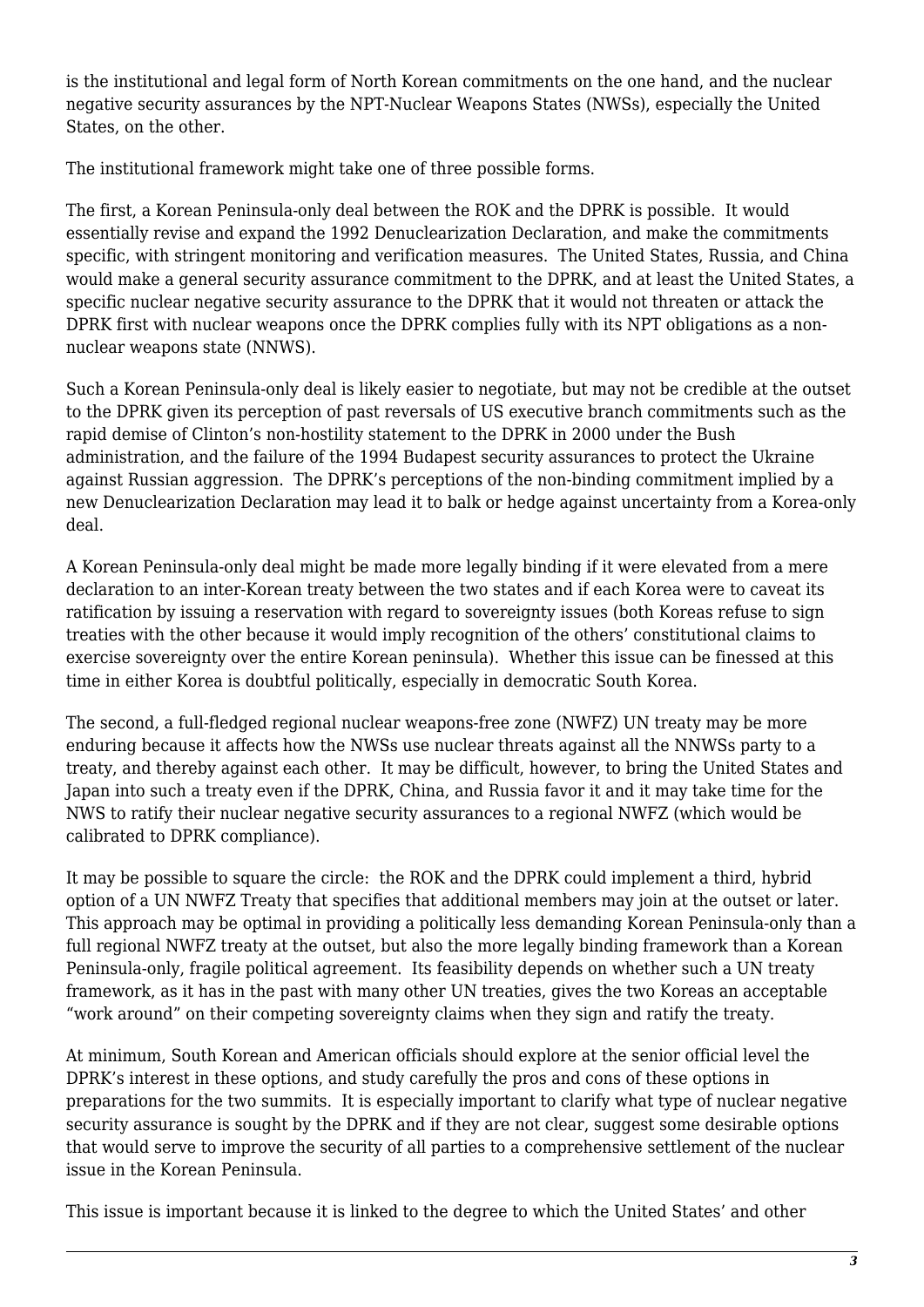NWSs' negative security assurances are legally binding, thereby affecting the DPRK's perception of the desirability and credibility of a proposed deal. We therefore review below how a NWFZ would affect the existence of nuclear extended deterrence in US security commitments to the ROK and to Japan.

Whichever framework is employed for the denuclearization process, the US commitment of extended deterrence would remain subject to the normal political prerogatives of the United States and the ROKG at any time to vary these understandings on the use of nuclear threat against the DPRK and other parties. We conclude that concerns in Seoul (and Tokyo) that a NWFZ would terminate nuclear extended deterrence are groundless.

In short, there is no incompatibility between nuclear extended deterrence and adherence by the United States and the ROK to a NWFZ treaty.

#### **1. US Nuclear Umbrella: Always Circumstantial, Not-Automatic, Narrowing Applicability**

US treaty alliances in Europe and Asia with non-nuclear weapons states evolved to include extended US nuclear deterrence. Articles 2 and 3 of the original US-ROK security treaty require only consultation and a decision by each party to the treaty to act in accordance with its constitutional processes, and there is no automaticity in the nature of the US response to external attack, nuclear or conventional, or at all.

Over time, however, the United States has made various statements to the ROK that clarify how it will respond to a nuclear attack. The most important of these was its assurance in 1991 that it would maintain the "nuclear umbrella" after withdrawal of US nuclear weapons from the ROK.

<span id="page-3-0"></span>The conditions under which nuclear threat would come into play were specified further in its 1995 letter at the time of UNSC Resolution 984.[\[1\]](#page-7-0) This letter states that it will not use nuclear weapons against a non-nuclear weapons state (provided it is not in an alliance with a nuclear weapons state while it is engaging in aggression using non-nuclear means), but it will come to the aid of nonnuclear state suffering from nuclear aggression and until the UNSC responds, it reaffirms its right to individual and collective self-defense measures.[\[2\]](#page-7-1)

<span id="page-3-2"></span><span id="page-3-1"></span>This clause remained in effect until 2010, when reference to an aggressor's nuclear ally was removed in the Nuclear Posture Review (along with the exceptions for use in response to chemical or biological weapons attack).[\[3\]](#page-7-2) On many occasions, both the US and the ROK stated to the DPRK that it would become eligible for the nuclear negative security assurance once it fulfilled its NPT-IAEA obligations.

Since 2010 and in the aftermath of the two major military clashes between the ROK and the DPRK, the United States has maintained that it will extend deterrence to the ROK against external attack, most notably against the DPRK, but has *not* stated that it would automatically respond to nuclear attack with nuclear retaliation. Under the original treaty and current US policy, doing so would be a decision for the US president that would be made in a specific context. Indeed, in the press conference for the release of the Trump administration's Nuclear Posture Review, the phrase "no automaticity" was used three times.[\[4\]](#page-7-3)

<span id="page-3-3"></span>In reality, US extended deterrence is likely to be conventional, not nuclear, except in extremis. Typically, US statements are to the effect that "that any attack on the United States or its allies will be defeated, and any use of nuclear weapons will be met with an effective and overwhelming response."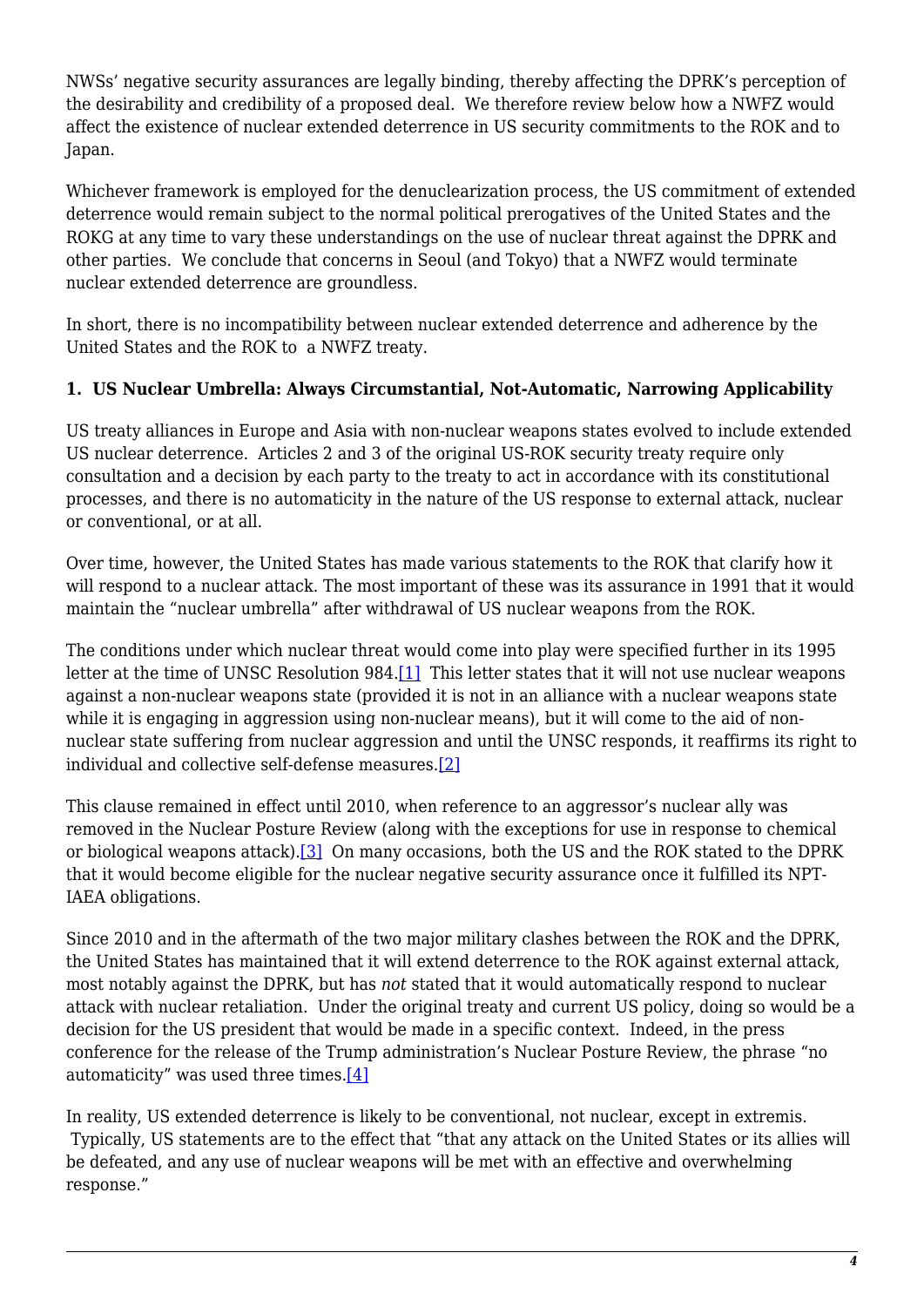Thus, until the DPRK comes back into full compliance with its obligations under the NPT, it remains subject to the US policy of possible nuclear retaliation, and even first use of American nuclear weapons, should it engage in aggression against the ROK, whether conventional or nuclear.

#### **2. Legally Binding Versus Political Nuclear Negative Security Assurances**

Once the DPRK returns fully to the NPT fold, then and only then would it be eligible to receive the US unilateral nuclear negative security assurance (with the caveats updated slightly by the 2018 Nuclear Posture Review and its subsequent adoption as declaratory policy by President Trump). Should it rejoin the NPT, and should it also join a Korean-Peninsula nuclear free agreement or regional nuclear weapons free zone treaty in good standing, then and only then would it obtain the negative security assurance from the United States (and from the other NWS that commit to observe the terms of the agreement or treaty with respect to the non-use of nuclear weapons, including nuclear threats).

At that time, the United States and other NWS party to the agreement or treaty would be committed to not use nuclear weapons in response to a DPRK conventional attack on such parties (that is, the NWS) or the ROK (and any other non-nuclear weapons state party to the treaty). At that time, the DPRK would be completely nuclear-disarmed with on-going monitoring and verification of this status, and the existing US extended deterrence commitment to the ROK would remain.

Moreover, US nuclear extended deterrence commitments to the ROK with regard to China and Russian nuclear threats or attack would remain in force (in fact, they would be extended to both Koreas, and to Japan and/or Mongolia, should either of these two states join a regional NWFZ treaty), although there is no automaticity to the nature of the US response to such threats or attack (see the 1995 letter) any more than there was the original US-ROK security treaty.

Should the DRPK revert to nuclear threat and/or armament, the US and other nuclear weapons states negative security assurances would be withdrawn, and nuclear extended deterrence would come back into play against DPRK nuclear and conventional threats or attack. In this sense, nuclear extended deterrence would never go away, even in a region-wide nuclear weapons free zone.

Even at that time, reactivation of nuclear extended deterrence would be a choice for the ROK, not a given. For example, in the South Pacific Nuclear Weapons Free Zone which came into force in 1986, Australia did not assert that the United States extends nuclear deterrence to Australia until 1996; and New Zealand, also a full party to the treaty, eschews it even today. The South Pacific Nuclear Weapons Free Zone is a living example of the co-existence of a NWFZ with nuclear extended deterrence, depending on the security context and preferences of the allies.

### **3. The ROK and DPRKs' Choice**

Ultimately, therefore, the ROK and the DPRK must choose the most constructive legal and institutional form for denuclearization of the Korean peninsula..

#### **Option 1: Regional UN NWFZ Treaty**

<span id="page-4-0"></span>In a regional UN NWFZ treaty, it may obtain legally binding commitments from the DPRK to disarm and return to full compliance with its NPT-IAEA safeguards by virtue of the creation of a regional NWFZ, and then foregoing a nuclear element to deterrence and compellence in conventional warfare so long as the DPRK remains in good standing with respect to the NWFZ terms and the NPT. The DPRK could join the NEA-NWFZ treaty at the outset, but not waive the provision that the treaty only come into force when all parties have ratified it, while the other parties would waive this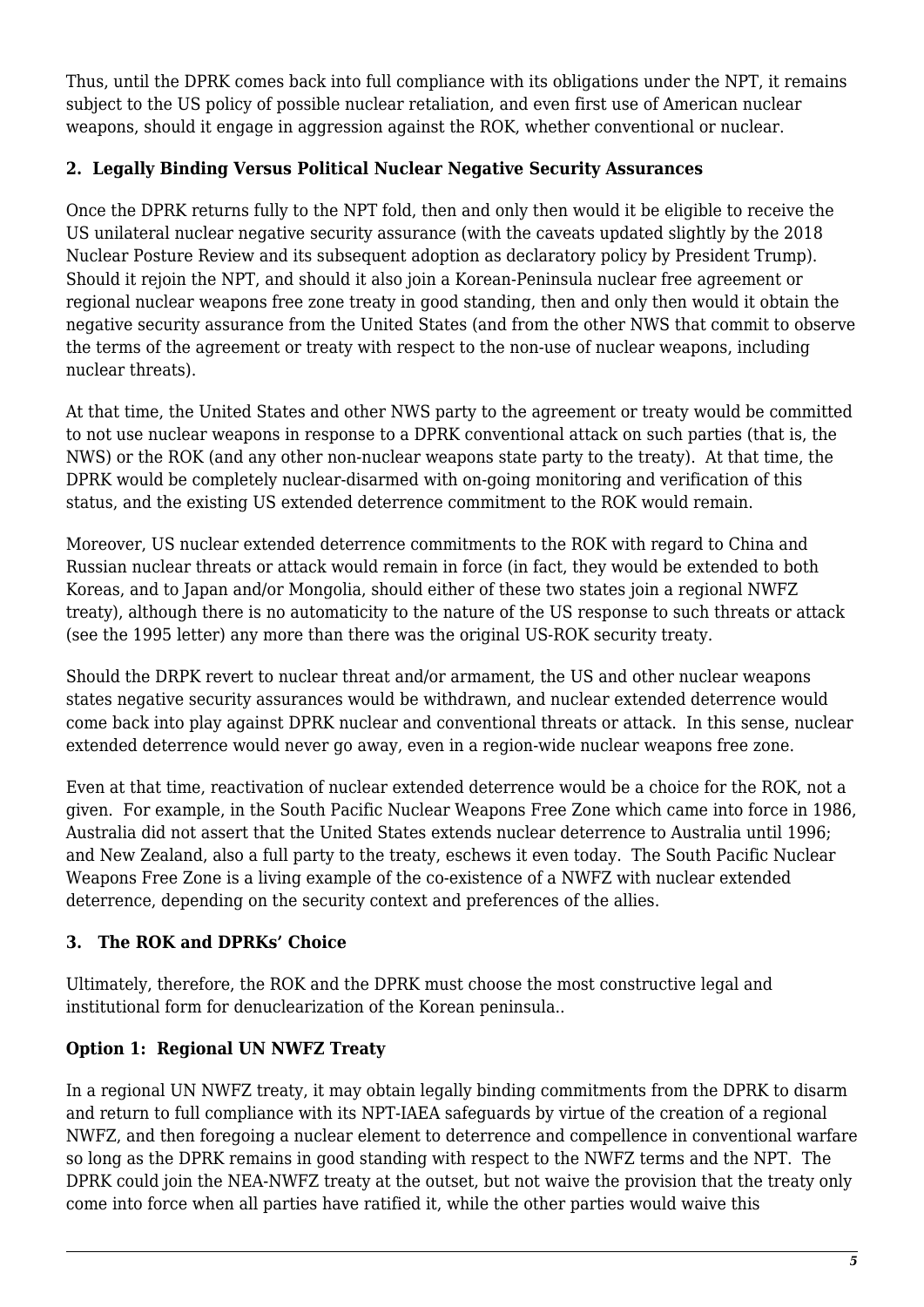provision[.\[5\]](#page-7-4) The DPRK thereby would reaffirm its commitment to become a NNWS in compliance with its NPT-IAEA obligations, but would take time to comply fully as is realistic even under the most optimistic assumption. The other NNWSs could set a time limit for this to happen and reserve the right to abandon the treaty if the DPRK has not denuclearized sufficiently by that time. Concurrently, the NWSs would qualify their guarantees to not use nuclear weapons to attack the NNWSs party to the treaty to be calibrated to the extent that the DPRK has come into full compliance.

In this manner, the DPRK's nuclear armament, such as it is, would not be recognized as legitimate in any manner; the standards that it must meet when denuclearized would equal those for all non-NNWSs in the NWFZ, including M&V requirements; and most important, the DPRK would be offered a legally binding, multilateral guarantee by all the NWSs that it will not face nuclear threat or the use of nuclear weapons against it.

Such a full-fledged regional UN NWFZ treaty entails bringing Japan into the framework. A regional NWFZ treaty also would be more complicated to negotiate and to construct, including a regional inspectorate and secretariat. Yet, because of the multilateral nature of the treaty and its institutions, and because it would require not only the US but also China and Russia to make their non-first use commitments legally binding against non-nuclear state parties to the treaty, it may be more durable and useful to both Koreas. The essence of a multilateral NWFZ treaty is that it creates interlocking commitments by multiple parties such that one party must compare the impacts of any attempt to gain a marginal military advantage against the political and military significance of how all the other parties, not just one adversary, may respond, thereby raising the cost of breakout.

In particular, if Japan is thereby induced to give up forever its increasingly active but latent nuclear "technological deterrent," the two Koreas will address a major Chinese security concern and contribute to regional strategic stability in a way that a Korean Peninsula-only agreement would not.

#### **Option 2: Korean Peninsula-Only Declaration or Treaty**

In a Korean Peninsula-only agreement whereby the DPRK would disarm its nuclear weapons and the NWSs would provide negative security assurances of no nuclear threat and no nuclear attack to the DPRK, the commitments would be legally binding on the two Koreas if the two Koreas elevated it from a mere declaration to a state-state treaty between the two Koreas. Such an agreement would not bind the ROK with respect to the recognition of DPRK sovereignty over any portion of the peninsula if it did not explicitly do so on its own terms and if the ROK undertook a reservation unilaterally to that effect upon ratification of such a treaty.

Although the DPRK might seek to invoke a contrary reservation, without ROK acceptance of such a reservation and in the circumstances where it had explicitly said it would not accept such a reservation, it could not be held to be so bound. Of course, if either Korea refused to accept the other's reservation with respect to sovereignty, then the resulting deal would become a purely political declaration similar to the 1992 Denuclearization Declaration with much less binding commitment by all parties.

Thus, a Korean Peninsula-only agreement that is not in a treaty format between the two Koreas may not be attractive to the DPRK in part because it would only be legally binding on the US administration that makes the commitment and can be revoked overnight by that administration or a subsequent US president. Conversely, the DPRK might also be skeptical that the US Senate would actually commit to negative security assurances in a regional NWFZ treaty under the US advise-an- -consent treaty ratification procedure.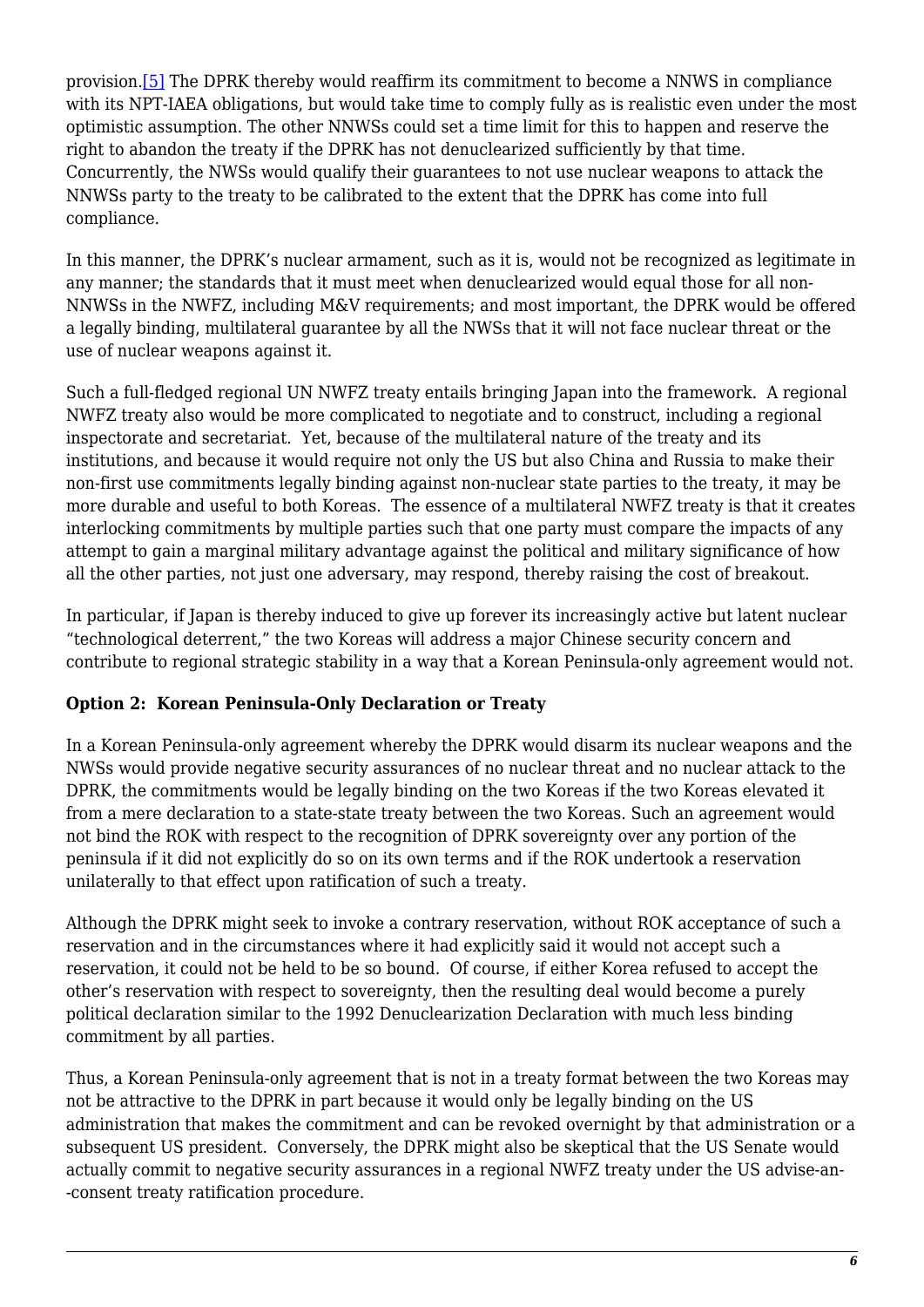#### **Option 3: Korean Peninsula UN NWFZ Treaty**

The third option, a Korean Peninsula NWFZ treaty, may be the most desirable of the three options. The two Koreas could sign a standard UN treaty and include the possibility that a Korean Peninsulaonly treaty could expand over time to include other states. If Japan or Mongolia is amenable, then they could join at the outset. Otherwise, they could join later, if at all. Meanwhile, the two Koreas would have signed an open-ended standard UN treaty that can expand its membership over time to include other non-nuclear weapons states. Both would get the nuclear negative security assurances that both need from the nuclear weapons states when the latter sign and ratify the Korea-only NWFZ treaty. Both could enter qualifications with respect to the sovereignty issue although it would be politically preferable that they do not do so[.\[6\]](#page-8-0)

<span id="page-6-1"></span><span id="page-6-0"></span>As with option 1, a Korean Peninsula-only UN NWFZ treaty would have to cover a variety of issues including extent (territorial seas only versus EEZ coverage; transit of territorial seas[\[7\]](#page-8-1) and EEZ including straits versus stationing, creation of a regional secretariat and inspectorate, hosting of nuclear support NC3 systems such as cyberwarfare and communications already subject to international law such as the Tallin Manual), etc.

This option would have the additional advantage to the DPRK in that the ROK would be legally bound not to permit the US or any nuclear power to store nuclear weapons in its territory. The US would be legally bound not to store nuclear weapons on the peninsula. Finally, the legal obligations of the DPRK and the ROK would be the same including the inspection procedures after the DPRK has satisfied the other parties that it has met is obligation to de-nuclearization.

However, as noted above, a full-fledged regional UN NWFZ treaty would also be the most difficult to negotiate unless the United States took it upon itself to exert hegemonic leadership which is improbable today. Achieving regional consensus that such a regional UN treaty is desirable may also be beyond the diplomatic reach of a middle power such as the ROK.

Conversely, a Korean Peninsula NWFZ open to accession by other NNWSs at the outset or later seems entirely within reach, and may offer advantages with respect to the strategic goals of all parties.

#### **4. Salience of Nuclear Extended Deterrence**

Whichever of these three frameworks is used, US nuclear weapons non-use policy remains the same; and its nuclear umbrella remains in place even when the DPRK is in full compliance with the terms of the NWFZ and the NPT-IAEA arrangements. US nuclear deterrence will come into play the moment the DPRK fails to be in full compliance. Although there are powerful moral and potent political objections to nuclear extended deterrence, we see no legal impediment to it continuing to operate in a NWFZ.[\[8\]](#page-8-2)

<span id="page-6-2"></span>Underlying all the options is Article 51 of the UN Charter that provides for self-defense by ROK, US and allied forces. And indeed, all the NWSs including the United States have been slow to ratify their nuclear negative security assurance commitments under existing NWFZ treaties.

#### **5. Conclusion**

All three options are plausible. However, history suggests that a Korea-only agreement that is not in treaty format may be brittle and short-lived given that state of inter-Korean relations and fluctuating great power postures towards the two Koreas.

Equally, an attempt by the ROK to use its middle power influence to realize a regional NWFZ may be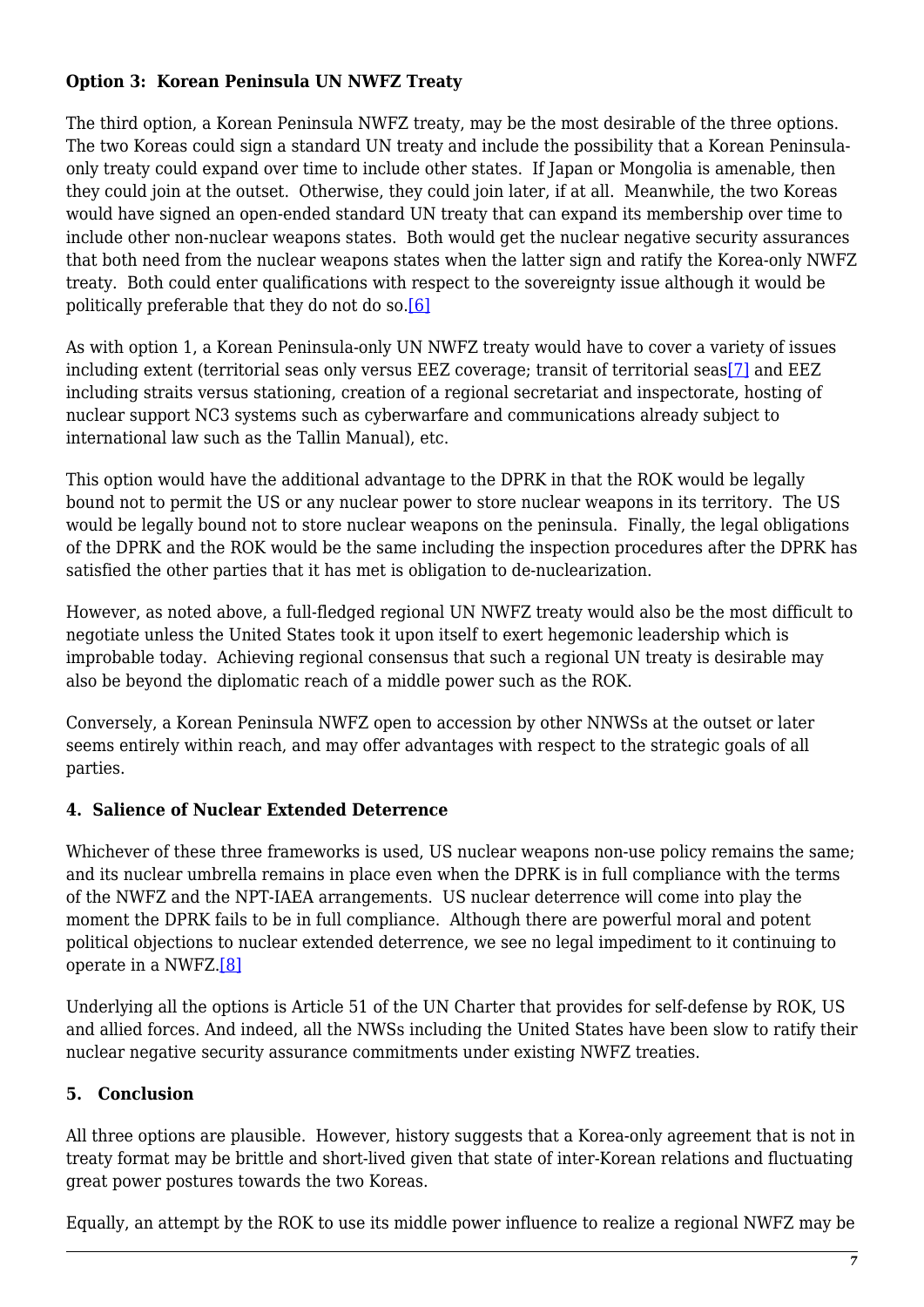a reach too far given the uncertainty in the Trump Administration's position on this approach, and Japan's potential blocking role.

Thus, the ROK and the DPRK should consider implementing a hybrid option of a UN Korean Peninsula NWFZ Treaty that specifies that additional members may join at the outset or later. This approach may be optimal in providing the politically less demanding than a full regional NWFZ treaty at the outset, but also the more legally binding framework than a Korean Peninsula-only political agreement. Its feasibility depends on whether such a UN treaty framework gives the two Koreas an acceptable "work around" on their competing sovereignty claims.

Our consultations since 2010 with leading Chinese and Russian policy makers and advisers suggest that while neither will take the lead in creation of a regional NWFZ, they will almost certainly support the creation of one.

What is unknown is the DPRK's interest in a *legally-binding* negative security assurance from the United States. Recent official DPRK statements have doubled-down on the ending of US hostility towards the DPRK, often juxtaposed with the ending of US nuclear threat to the DPRK, and sometimes reinforcing the need for negative security assurances to be legally binding.

Also indeterminate is the extent to which the DPRK is open to a NWFZ as providing the legal and institutional framework in which to obtain such assurances. In 2011, Nautilus Institute produced a memo addressing past DPRK views on NWFZs, in English [here](https://nautilus.org/wp-content/uploads/2018/04/Implications-of-CSS-for-DPRK-English-Dec2-2013-1.pdf) and Korean [here.](https://nautilus.org/wp-content/uploads/2018/04/Implications-of-CSS-for-DPRK-Korean-Dec2-2013.pdf) This memo explained the pros and cons of a UN NWFZ treaty, and also traced the lineage of DPRK pronouncements on NWFZs under Kim Il Sung and Kim Jong Il, which may be salient to Kim Jong Un's thinking today. This memo was shared with the DPRK Ministry of Foreign Affairs in November 2013.

It is therefore timely and urgent for the ROK, the United States, and other parties, to sound out the DPRK's current views on these related matters in the preparations for the inter-Korean and US-DRPK summit meetings.

# **III. ENDNOTES**

<span id="page-7-0"></span>[\[1\]](#page-3-0) The text is found [here](http://repository.un.org/handle/11176/42440).

<span id="page-7-1"></span>[\[2\]](#page-3-1) "Statement issued on 5 April 1995 by the Honourable Warren Christopher, Secretary of State, regarding a declaration by the President on security assurances for non-nuclear-weapon States Parties to the Treaty on the Non-Proliferation of Nuclear Weapons," A/50/153 S/1995/263 6 April 1995, a copy of which may be found [here](https://www.un.org/disarmament/publications/library/50-ga-ga-sc/) (scan down to  $A/50/153$ )

<span id="page-7-2"></span>[\[3\]](#page-3-2) See J. Lewis, P. Hayes, "[The DPRK and the Warsaw Clause: An Unnoticed Change in US Nuclear](https://nautilus.org/napsnet/napsnet-policy-forum/the-dprk-and-the-warsaw-clause-an-unnoticed-change-in-us-nuclear-policy/) Policy", *NAPSNet Policy Forum*, July 28, 2011.

<span id="page-7-3"></span>[\[4\]](#page-3-3) US DOD, "News Briefing on the 2018 Nuclear Posture Review," News Transcript, February 2, 2018, at: [https://www.defense.gov/News/Transcripts/Transcript-View/Article/1431945/new-](https://www.defense.gov/News/Transcripts/Transcript-View/Article/1431945/news-briefing-on-the-2018-nuclear-posture-review/) [-briefing-on-the-2018-nuclear-posture-review/](https://www.defense.gov/News/Transcripts/Transcript-View/Article/1431945/news-briefing-on-the-2018-nuclear-posture-review/)

<span id="page-7-4"></span>[\[5\]](#page-4-0) This approach is transposed from the Tlatelolco Treaty which established an ingenious and innovative legal mechanism by which reluctant states could be encouraged to join the zone at a later date. It consists of a provision in Article 28 (3) that allows a signatory state to "waive, wholly or in part" the requirements that have the effect of bringing the treaty into force for that state at a particular time.11 As Mexican diplomat Alfonso Garcia Robles noted in his commentary on Article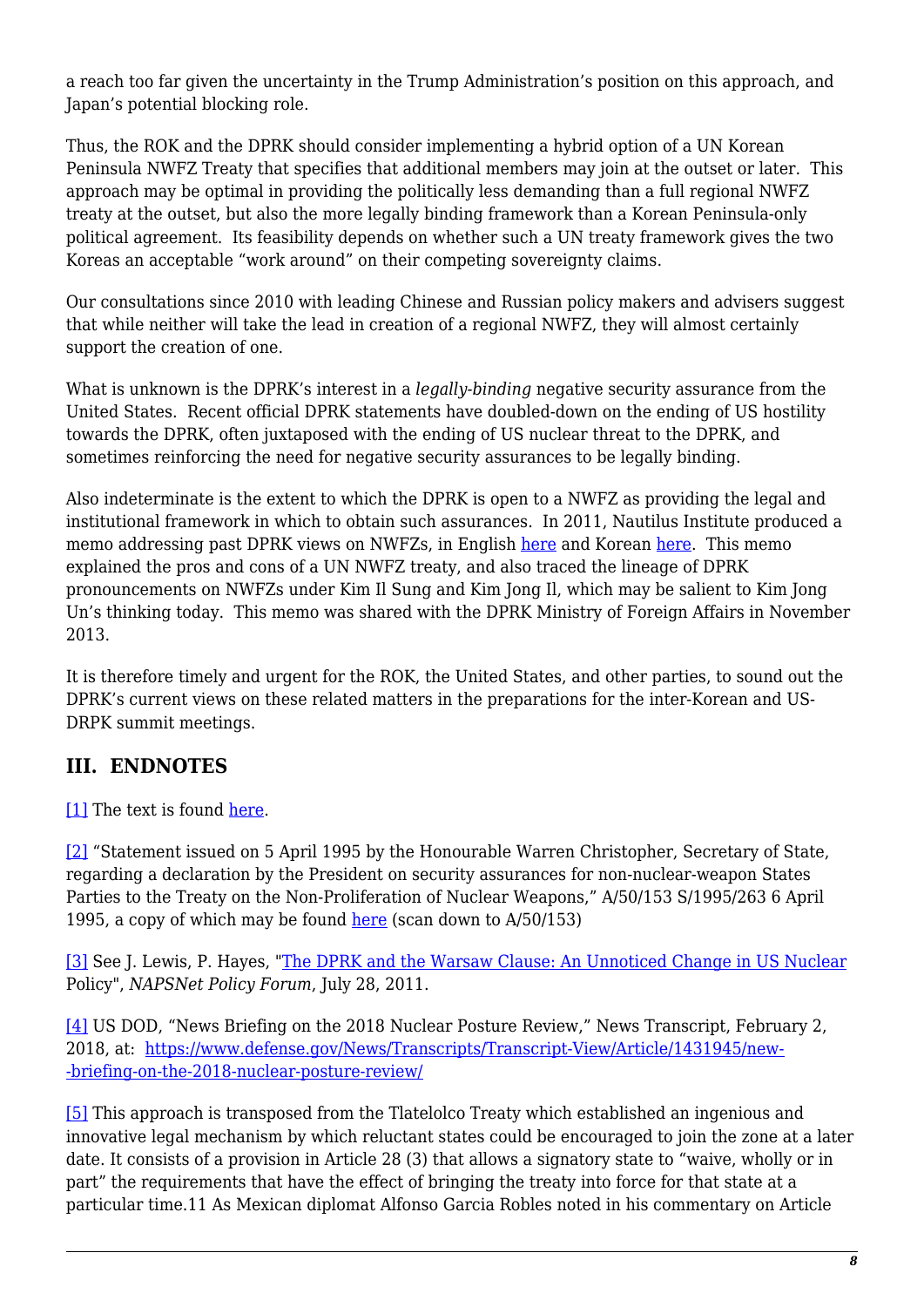28: "An eclectic system was adopted, which, while respecting the viewpoints of all signatory States, prevented nonetheless any particular State from precluding the enactment of the treaty for those which would voluntarily wish to accept the statute of military denuclearization defined therein. The Treaty of Tlatelolco has thus contributed effectively to dispel the myth that for the establishment of a nuclear-weapon-free-zone it would be an essential requirement that all States of the region concerned should become, from the very outset, parties to the treaty establishing the zone. In this way, the normative framework for a non-nuclear region can be established before all states are ready to actually implement the framework." M. Hamel-Green, "Implementing a Korea–Japan Nuclear-Weapon-Free Zone: Precedents, Legal Forms, Governance, Scope, Domain, Verification, Compliance and Regional Benefits," *Pacific Focus*, 26:1, April, 2011, pp. 97-98, at: <http://onlinelibrary.wiley.com/doi/10.1111/pafo.2011.26.issue-1/issuetoc>

<span id="page-8-0"></span>[\[6\]](#page-6-0) In principle, if the sovereignty issue becomes a block for such a treaty, then DPRK can enter into binding legal NWFZ treaty with all but ROK; and the ROK can enter into a NWFZ treaty with all but DPRK, with the Nuclear Weapons States giving nuclear negative security assurances as protocols to both treaties. As a leading American expert on NWFZs noted, "The UN is very clear on this even just one state can be a NWFZ." However, this is a complicated and cumbersome work-around way to achieve a standard UN NWFZ treaty.

<span id="page-8-1"></span>[\[7\]](#page-6-1) Ambassador Thomas Graham, a leading US diplomat and NWFZ expert, notes: "Australia has asserted that it is under the US nuclear umbrella and is also a party to the SPNWFZ Treaty. This is true because the US provides its nuclear umbrella to Australia from afar without stationing nuclear weapons in Australia-which would be prohibited by the SPNWFZ Treaty. A particular NWFZ Treaty is simply a Treaty which has specific terms and if a government policy pursued by one of its Parties is not in conflict with any of the Treaty's provisions there is of course no conflict. All of the existing NNWFZ treaties allow the transit of nuclear weapons through the zone of application of the treaty and all prohibit the stationing of nuclear weapons on the territory of a party. So if the usual form for a NWFZ is used for a Northeast Asia nuclear weapon free zone treaty and the US deterrent policy requires transit though the zone that is not a problem but if such policy requires the stationing of nuclear weapons on the land territory of a Party that would be a direct conflict. Of course different language could be used for a Northeast Asian NWFZ. But if the standard version is used there would be no conflict."

<span id="page-8-2"></span>[\[8\]](#page-6-2) J. Dhanapala advances a contrary argument in "NWFZS and Extended Nuclear Deterrence: Squaring the Circle?" *NAPSNet Special Report*, May 1, 2012, at:

https://nautilus.org/napsnet/napsnet-special-reports/nwfzs--

nd-extended-nuclear-deterrence-squaring-the-circle/ The experts cited in the original 1975 UN study of NWFZs were split on whether nuclear deterrence could be extended to NNWSs party to a NWFZ. See *Comprehensive Study Of The Question Of Nuclear-Weapon-Free Zones In All Its Aspects*, Special report of the Conference of the Committee on Disarmament , UN Doc. A/10027/Add. 1, New York, 1975

[http://www.un.org/disarmament/HomePage/ODAPublications/DisarmamentStudySeries/PDF/A-10027](http://www.un.org/disarmament/HomePage/ODAPublications/DisarmamentStudySeries/PDF/A-10027-Add1.pdf) [-Add1.pdf](http://www.un.org/disarmament/HomePage/ODAPublications/DisarmamentStudySeries/PDF/A-10027-Add1.pdf) American experts who participated in the creation of the NPT are clear that the NPT does not impede the operation of nuclear extended deterrence. The Nuclear Weapons Prohibition Treaty may affect state practice over time, but at this time, is not applicable to NWS nor nuclear "umbrella" states such as the ROK and Japan.

## **IV. NAUTILUS INVITES YOUR RESPONSE**

The Nautilus Asia Peace and Security Network invites your responses to this report. Please send responses to: nautilus@nautilus.org. Responses will be considered for redistribution to the network